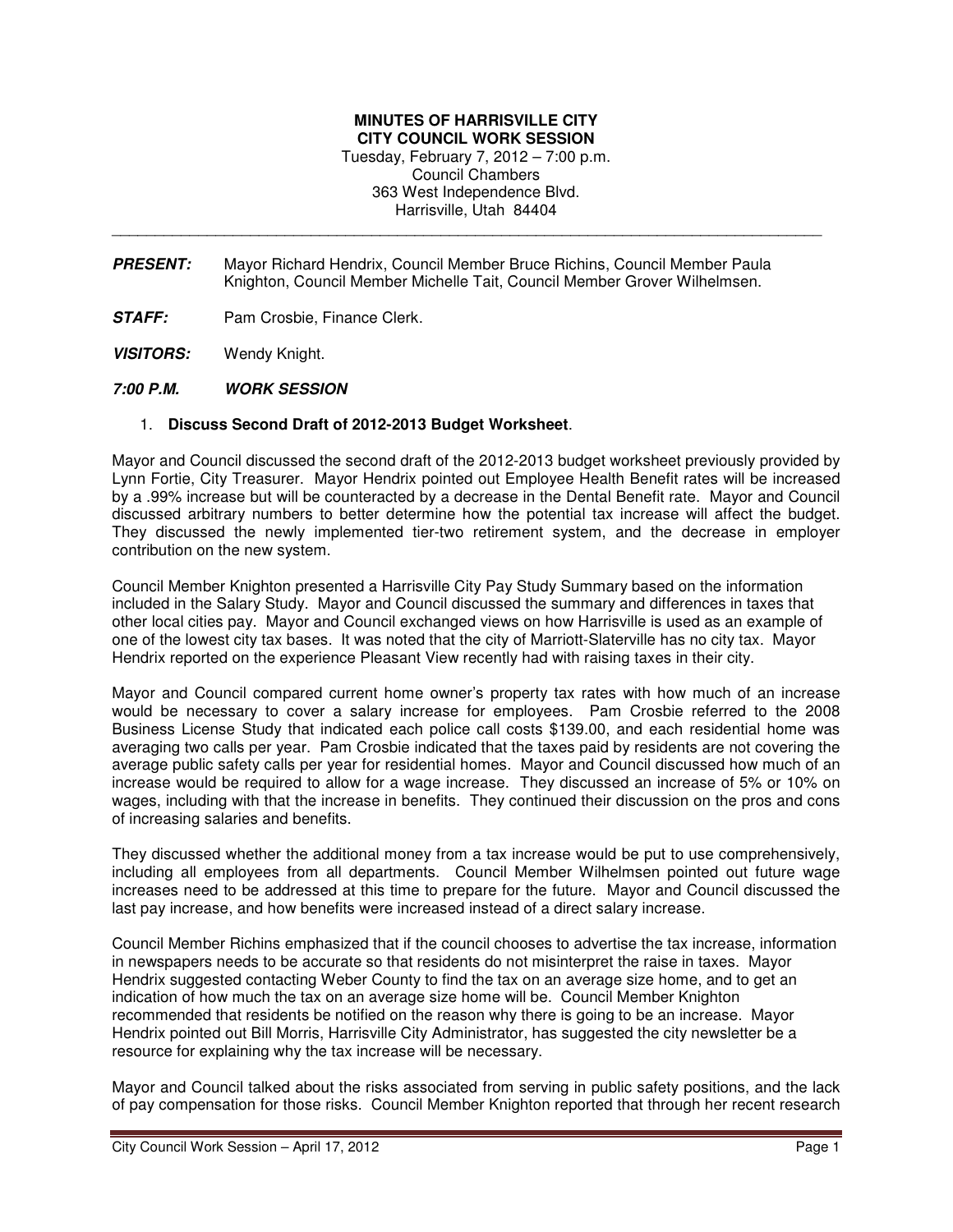the city is above average on police officers per square footage. Mayor and Council discussed at length all the variables that need to be considered for a tax increase. Mayor and Council discussed the recent turn-over in public safety officers, and considered the reasons behind the turn over. They examined the impact the turn-over in officers creates has on the budget. Mayor and Council identified and discussed costs associated with training the police officers who left the city for better offers after receiving training through our city. The Mayor indicated that the rainy day fund would not cover the increase in employee salaries for multiple years. The Rainy day fund should only be used for emergency situations. Mayor Hendrix suggested creating a spreadsheet comparing property taxes of other local cities to Harrisville. Mayor and Council discussed using the city newsletter for June to begin advertising the need to raise taxes, and indicate to the public what needs in the city would be met by an increase.

Pam Crosbie pointed out that Council and employees have found and utilized grant funds to offset a lack of funding in certain budget line items. Mayor and Council examined the positive effects of outside grant money being available and utilized. Mayor and Council acknowledged the benefits of having an individual who is well versed in grant writing available.

Mayor and Council discussed the 2008 Business License Study. Pam Crosbie clarified the study was broken down into separate categories for businesses and residents. The study indicated the first two response calls were free for businesses, but they are charged for subsequent additional service calls. Mayor and Council discussed city revenue and average house hold incomes. Council Member Knighton indicated the need to reference sales tax revenue when discussing a potential tax increase. Pam Crosbie provided numbers from the local sales tax revenue including Harrisville. Mayor and Council discussed the sales tax revenue numbers. Pam Crosbie reported that she has recently identified several businesses that reside in Harrisville but were paying sales tax to the incorrect city. She has contacted the cities to hopefully remedy the problem so Harrisville will be collecting the appropriate sales taxes for our businesses. Mayor and Council discussed the costs associated with having a business district and the revenues received from having the district.

Mayor Hendrix reported that if Council decides on a tax increase, the County Treasurer's Office suggested identifying the needs and let the public know how these needs would be met by increasing the taxes. He reported being forthright and honest has eliminated some frustration from the public in other local cities who have been through the tax increase process.

Mayor and Council discussed total budget for Harrisville Police Department. They discussed the increased costs associated with fuel. Mayor and Council discussed the office staff budget. Pam Crosbie indicated many city employees stay in their positions for reasons other than wages. She communicated that many city employees say the work environment is enjoyable.

Mayor and Council discussed the Truth in Taxation process. Mayor and Council considered the time frame when the tax rate increase would go into effect for residents. Mayor and Council pointed out that wages of city employees are public information. Mayor and Council discussed options of how to implement a salary pay raise. They exchanged views on how other local cities have raise taxes more regularly to cover expenses.

Council Member Richins brought up the possibility of having public safety services provided through Weber County versus having the city public safety department. Mayor Hendrix indicated the county is currently undergoing an increase in public safety costs as well. They base the number of available officers on population needs, and there are always risks with possibly not having enough coverage depending on the needs of the community.

Mayor and Council discussed the impact that the Splash Pad will have on Public Works resources. They discussed having incentives available for Public Works and Public Safety. Mayor and Council complimented the efforts made by the city's public works employees, and pointed out the public works employees enjoy working for Gene Bingham, Public Works Director.

Mayor and Council agreed to continue discussion at the next council meeting on April 24, 2012 at